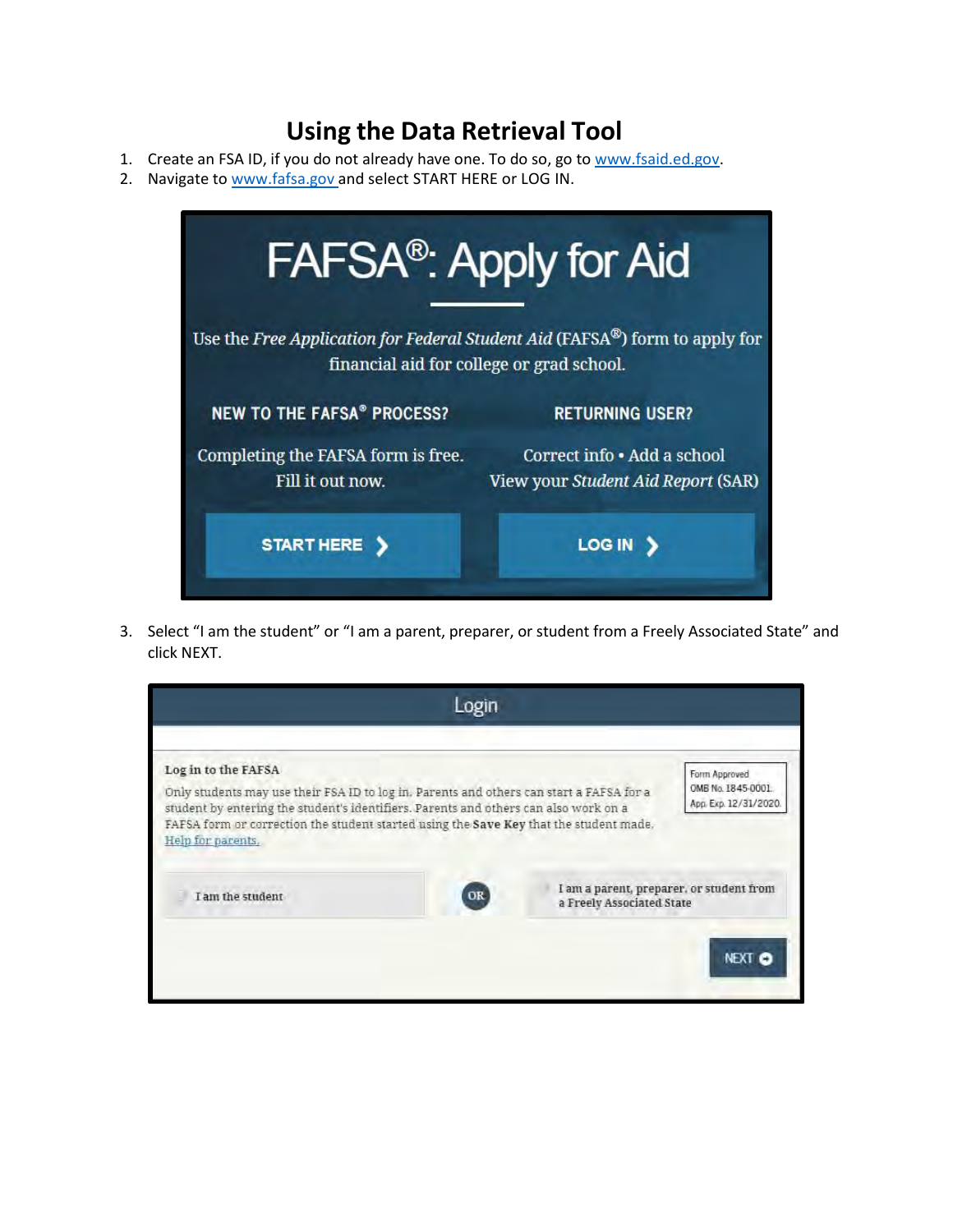4. Select START 2020-2021 FAFSA **OR**

FOR CORRECTIONS: Make sure the tab at the top has the correct aid year selected. Click Make FAFSA Corrections, hyperlinked at the bottom of the page.

FOR NEW FAFSA SUBMISSION: Make sure the tab at the top has the correct aid year selected. Click "FAFSA RENEWAL" if you, the student, have ever submitted a FAFSA in the past. If not, click "START NEW FAFSA"

| 2020-2021                                          | 2019-2020 |    |                                                                                                                                                                                                             |
|----------------------------------------------------|-----------|----|-------------------------------------------------------------------------------------------------------------------------------------------------------------------------------------------------------------|
| We did not find a 2020-2021 FAFSA on file for you. |           |    |                                                                                                                                                                                                             |
|                                                    |           |    | However, we see that you completed a 2019-2020 FAFSA or submitted a FAFSA4caster. Information from<br>that application can be used to renew your 2020-2021 FAFSA. You can also start a new 2020-2021 FAFSA. |
| <b>FAFSA RENEWAL</b>                               |           | OR | START NEW FAFSA                                                                                                                                                                                             |
|                                                    |           |    |                                                                                                                                                                                                             |

5. Create a Save Key and click NEXT:

|                                                  | Start Student's 2020-2021 FAFSA                                                                                        |
|--------------------------------------------------|------------------------------------------------------------------------------------------------------------------------|
| <b>STUDENT INFORMATION</b><br>Create a Save Key. | Form Approved<br>OMB No. 1845-0001<br>Арр. Ехр. 12/31/2021                                                             |
| Create a Save Key                                | The Save Key is for temporary use for you or your parent to return and complete this specific FAFSA.<br>$\overline{?}$ |
| Re-enter Save Key                                | $\overline{2}$                                                                                                         |
|                                                  | <b>O</b> MY FAFSA<br><b>NEXT O</b>                                                                                     |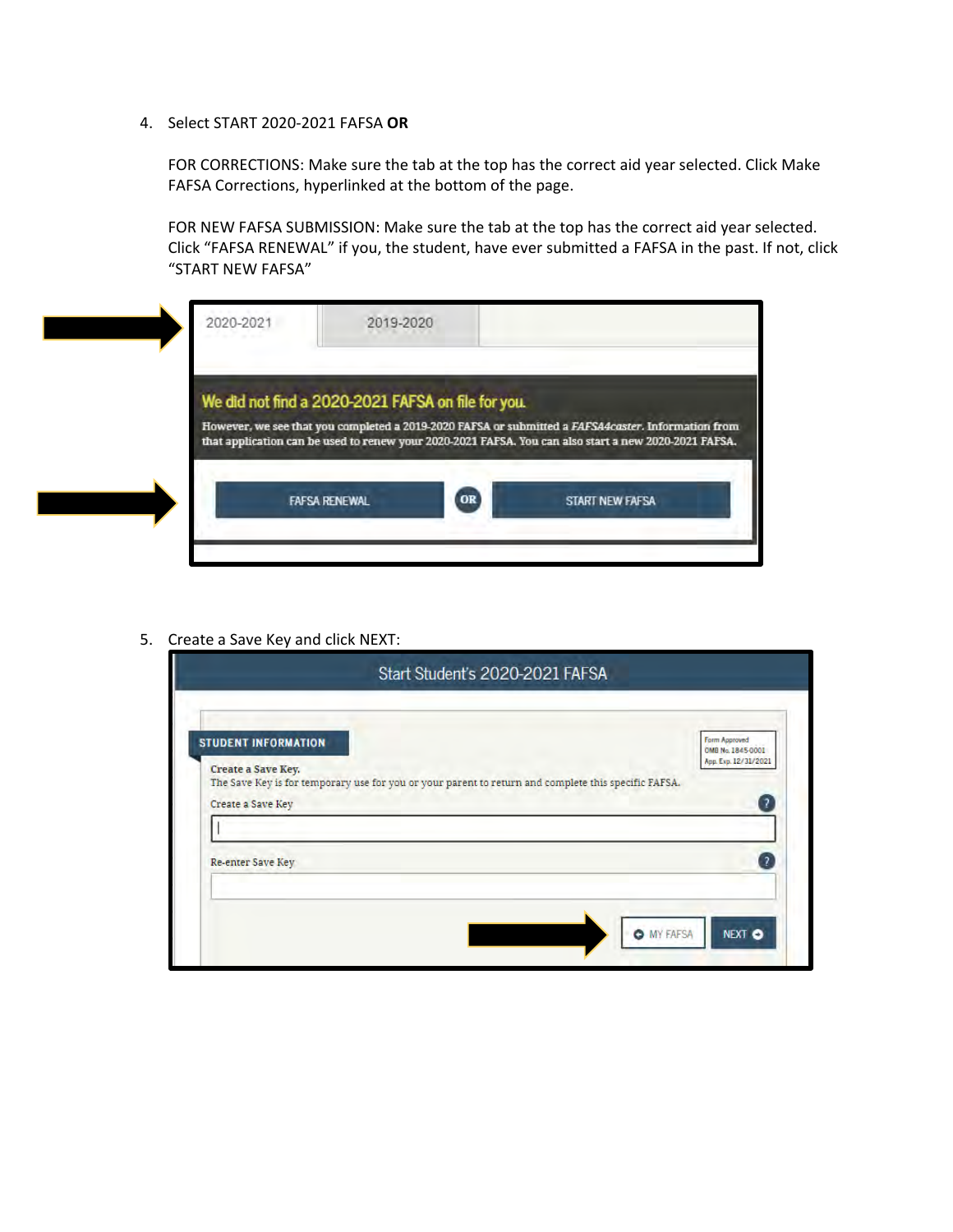6. Review the information as needed and click NEXT.

| <b>STUDENT INFORMATION</b>                  |              |
|---------------------------------------------|--------------|
|                                             | > Expand All |
| > How can I get help completing my FAFSA?   |              |
| > How many steps does it take to complete?  |              |
| > How long will it take to complete?        |              |
| > Can I save my FAFSA if I can't finish it? |              |
| > Documents needed to complete the FAFSA    |              |
| > Signing the FAFSA                         |              |
| > FAFSA on the Web Security and Privacy     |              |

7. Navigate to the Financial Information tab. \*NOTE\* For parent tax data, navigate to the Parent Demographics Tab. Click NEXT until you get to the questions listed below.



8. Select the answers that correspond. If you are eligible for the IRS Data Retrieval Tool, you will be prompted with a button. Click the LINK TO IRS button.

| ŗ<br>For 2018, have you completed your IRS income tax return or another tax return?                                                                                                                       |
|-----------------------------------------------------------------------------------------------------------------------------------------------------------------------------------------------------------|
| Already completed<br>v                                                                                                                                                                                    |
| 3<br>What income tax return did you file for 2018?                                                                                                                                                        |
| <b>IRS 1040</b>                                                                                                                                                                                           |
| $\overline{\mathbf{r}}$<br>For 2018, what is your tax filing status according to your tax return?                                                                                                         |
| Married-Filed Joint Return                                                                                                                                                                                |
| (:) IRS Data Retrieval Tool<br>Applying is faster and easier if you transfer your tax return information into this FAFSA with the IRS Data Retrieval<br>Tool (IRS DRT)!<br>LINK TO IRS $\rightleftarrows$ |
| <b>O</b> PREVIOUS<br>NEXT O                                                                                                                                                                               |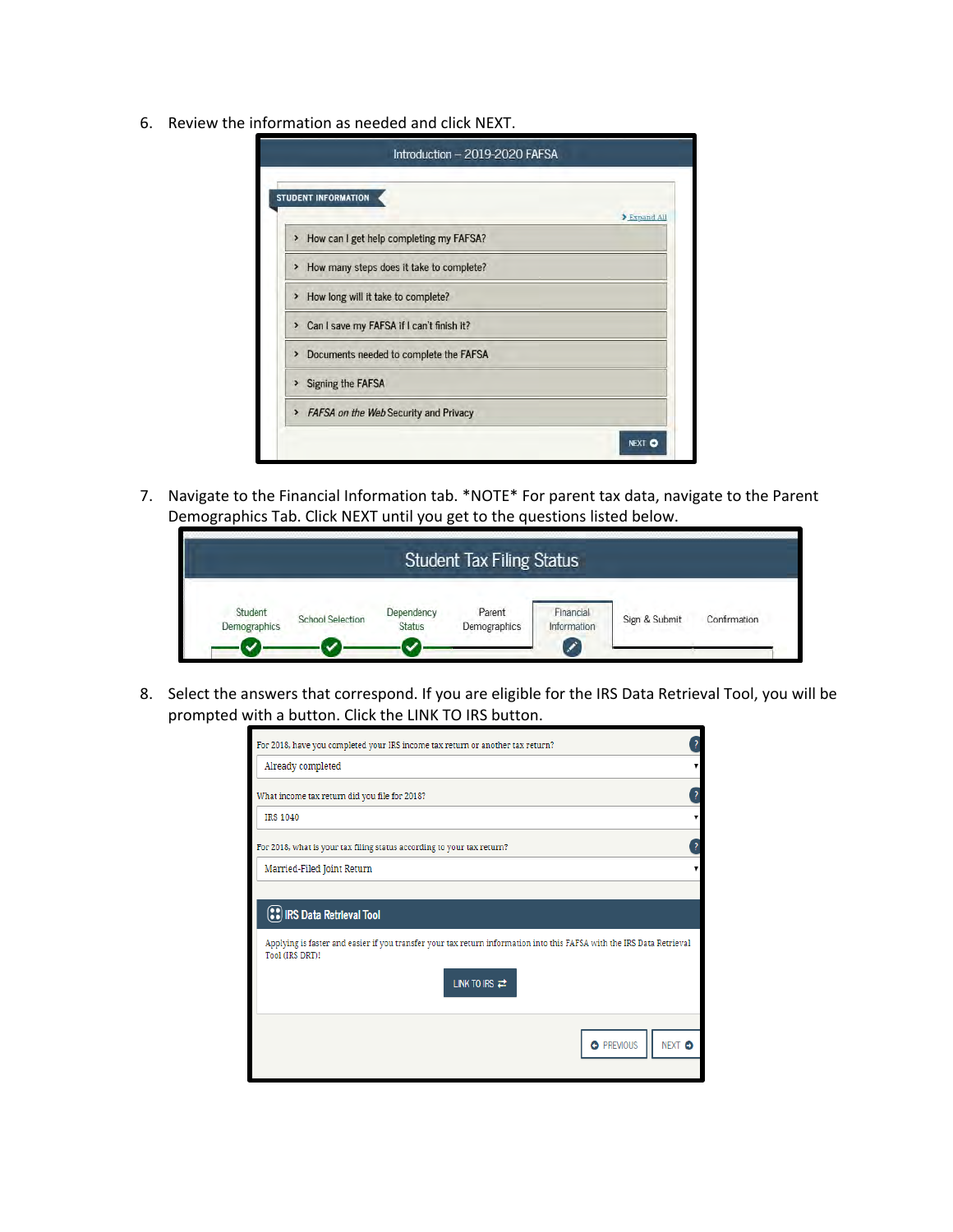9. You will be notified that you are leaving the FAFSA Website. Select PROCEED TO IRS SITE.

| Demographics               | <b>School Selection</b>                     | Dependency<br>Status.            | Parent<br>Demographics                                                                                                                                                                                                                                                                                                             | Financial<br>Information | Sign & Submit       | Confirmation          |
|----------------------------|---------------------------------------------|----------------------------------|------------------------------------------------------------------------------------------------------------------------------------------------------------------------------------------------------------------------------------------------------------------------------------------------------------------------------------|--------------------------|---------------------|-----------------------|
| <b>STUDENT INFORMATION</b> |                                             |                                  |                                                                                                                                                                                                                                                                                                                                    |                          |                     |                       |
|                            |                                             | Leaving FAFSA on the Web         |                                                                                                                                                                                                                                                                                                                                    |                          |                     |                       |
|                            |                                             | FAFSA information will be saved. | You are now leaving FAFSA on the Web and will be transferred to the IRS Web site. Your                                                                                                                                                                                                                                             |                          |                     |                       |
|                            |                                             | site or on the FAFSA.            | from the IRS or choose to return to FAFSA on the Web from the IRS Web site. If you do<br>not transfer your information or choose not to return to FAFSA on the Web from the IRS<br>Web site, you will have to log in to open your saved FAFSA.<br>For your protection, your tax return information will not display on the IRS Web |                          |                     |                       |
|                            |                                             |                                  |                                                                                                                                                                                                                                                                                                                                    | SKIP IRS DRT             | PROCEED TO IRS SITE |                       |
|                            |                                             |                                  |                                                                                                                                                                                                                                                                                                                                    |                          |                     |                       |
|                            | Site Last Updated: Sunday, October 28, 2018 |                                  |                                                                                                                                                                                                                                                                                                                                    |                          |                     | Download Adobe Reader |

10. Enter the information requested. This should match your tax return exactly. Click SUBMIT. \*This may look different for 2018 tax return, but it's the same information\*

| $\textcircled{\tiny IRS.}$ gov                                              | Return to FAFSA   Log Out   Help                                                                                                                                                            |  |  |  |
|-----------------------------------------------------------------------------|---------------------------------------------------------------------------------------------------------------------------------------------------------------------------------------------|--|--|--|
|                                                                             | <b>Español</b>                                                                                                                                                                              |  |  |  |
| <b>Get My Federal Income Tax Information</b>                                |                                                                                                                                                                                             |  |  |  |
| See our Privacy Notice regarding our request for your personal information. |                                                                                                                                                                                             |  |  |  |
| Enter the following information from your 2017 Federal Income Tax Return.   | Required fields *                                                                                                                                                                           |  |  |  |
| <b>First Name*</b>                                                          |                                                                                                                                                                                             |  |  |  |
| Last Name*                                                                  |                                                                                                                                                                                             |  |  |  |
| <b>Social Security Number*</b>                                              | *** **                                                                                                                                                                                      |  |  |  |
| Date of Birth *                                                             |                                                                                                                                                                                             |  |  |  |
| Filing Status * <sup>0</sup>                                                | <b>Select One</b>                                                                                                                                                                           |  |  |  |
| Address - Must match your 2017 Federal Income Tax Return.                   |                                                                                                                                                                                             |  |  |  |
| Street Address <sup>*</sup>                                                 |                                                                                                                                                                                             |  |  |  |
| P.O. Box<br>(Required if entered on your tax return)                        |                                                                                                                                                                                             |  |  |  |
| Apt. Number<br>(Required if entered on your tax return)                     |                                                                                                                                                                                             |  |  |  |
| Country *                                                                   | <b>United States</b><br>۷.                                                                                                                                                                  |  |  |  |
| City, Town or Post Office *                                                 |                                                                                                                                                                                             |  |  |  |
| State / U.S. Territory *                                                    | <b>Select One</b><br>۰                                                                                                                                                                      |  |  |  |
| ZIP Code*                                                                   |                                                                                                                                                                                             |  |  |  |
| Select the button below to exit the IRS system and<br>return to your FAFSA. | By submitting this information, you certify that you are the person<br>identified. Use of this system to access another person's information<br>may result in civil and criminal penalties. |  |  |  |
| <b>Return to FAFSA</b>                                                      | Submit                                                                                                                                                                                      |  |  |  |
|                                                                             | <b>IRS Privacy Policy</b>                                                                                                                                                                   |  |  |  |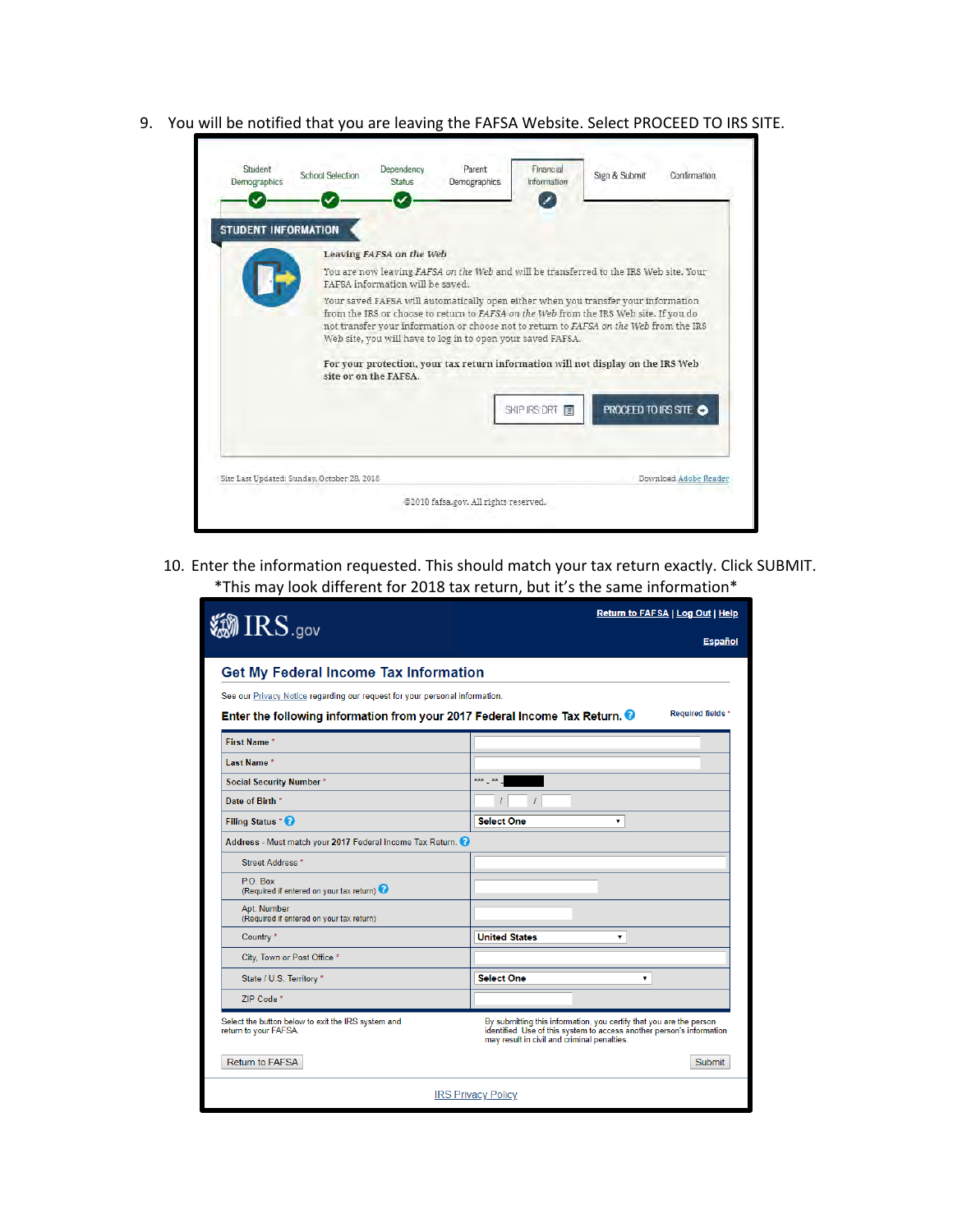11. Check "Transfer My Tax Information into the FAFSA Form". Click TRANSFER NOW. \*This may look different for 2018 tax return, but it's the same information\*



12. You should be directed back to the FAFSA. Click NEXT, and answer the remaining questions until you navigate to the Sign & Submit tab.

|                         |                                              |                             | Student <b>IRS</b> Info                                                                                                                                                                                                                                                                                                                 |                             |                              |                   |                       |
|-------------------------|----------------------------------------------|-----------------------------|-----------------------------------------------------------------------------------------------------------------------------------------------------------------------------------------------------------------------------------------------------------------------------------------------------------------------------------------|-----------------------------|------------------------------|-------------------|-----------------------|
| Student<br>Demographics | <b>School Selection</b>                      | Dependency<br><b>Status</b> | Parent<br>Demographics                                                                                                                                                                                                                                                                                                                  | Parent<br><b>Financials</b> | Student<br><b>Financials</b> | Sign & Submit     | Confirmation          |
|                         | <b>STUDENT INFORMATION</b>                   |                             | You have successfully transferred your 2018 IRS tax information.<br>Your IRS tax information has been successfully transferred into this FAFSA. Questions that<br>were populated with tax information will be marked with "Transferred from the IRS." For<br>your protection. IRS tax return information is not displayed on the FAFSA. |                             |                              |                   |                       |
|                         | <b>Transferred from the IRS</b>              |                             | What was your (and your spouse's) adjusted gross income for 2018?                                                                                                                                                                                                                                                                       |                             |                              | <b>C</b> PREVIOUS | <b>NEXT O</b>         |
|                         | Site Last Updated: Sunday, December 15, 2019 |                             |                                                                                                                                                                                                                                                                                                                                         |                             |                              |                   | Download Adobe Reader |
|                         |                                              |                             | @2010 fafsa.gov. All rights reserved.                                                                                                                                                                                                                                                                                                   |                             |                              |                   |                       |